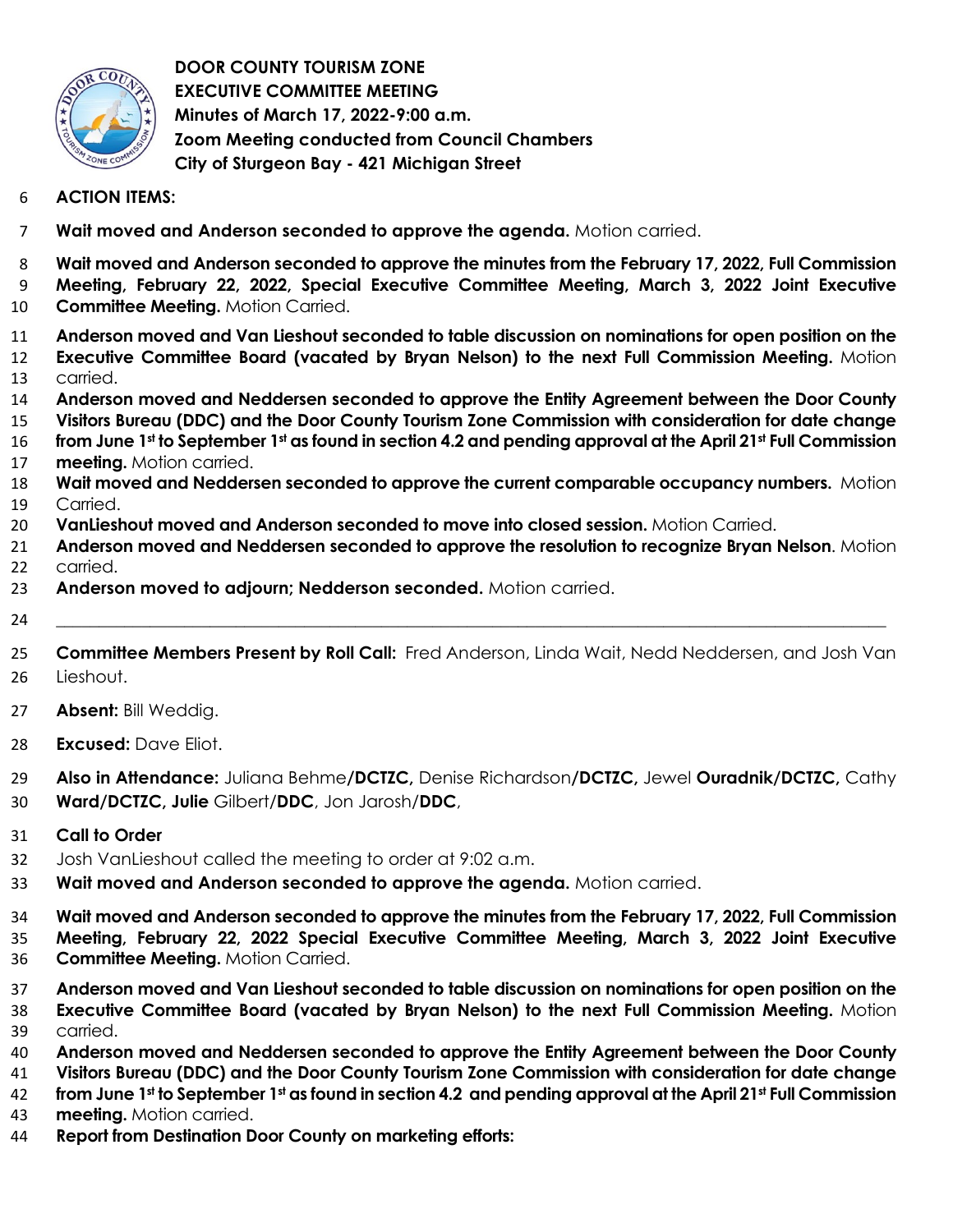- Gilbert said the working on the entity agreement was a positive experience because everyone involved
- "owns it" and it will allow everyone to work together on future KPI's to ensure what is relevant and important going forward.
- Nedderson commented that he would like to see more results-driven activities on reporting so that he can better explain to the municipality what the DCC is doing to promote tourism. Gilbert agreed.
- Gilbert highlighted her attendance at the recent Governor's Conference held in Madison. She noted that
- the Door County Maritime Museum won the Governor's Award for Arts, Culture, and Heritage.
- VanLieshout asked Jarosh for his insight as to why January numbers were up over the same time last year
- 53 and whether or not he thought this was a trend.
- Jarosh said he thought it was carry-over from the last 2 years. Anderson mentioned that Google trend reports identify the same upward trends.
- Neddersen noted that the advance booking pace was remarkably ahead and that it seemed to be continuing.
- Jarosh highlighted his thoughts on attending the Governor's Conference and mentioned that the gas
- prices do not seem to be a huge impact for Door County travelers; however, the gas prices may affect travelers' spending while they are visiting.
- VanLieshout asked if the crisis in Eastern Europe affects Door County employers' ability to get J1 help.
- Jarosh and Gilbert agreed that no issues have been reported since last fall and Door County typically does not see a lot of workers coming from the Ukraine or Russia, so it is not anticipated to be an issue going forward.
- 

## **Report from Administrator.**

- Behme reviewed the administrators report for February 2022.
- Anderson asked if the Tourism Zone should or can mandate that the permit number be on marketplace listings and make it a requirement that the permit is displayed in the rental unit to help with overall compliance efforts.
- VanLieshout answered that the Zone would look into mandating that the permit number be added to
- marketplace listings. VanLieshout further mentioned that the responsibility for ensuring that the permits are
- displayed at the rental unit was under the control of each municipality as a local ordinance and that we
- could advocate to have this done.
- Behme mentioned that the Tourism Zone office suggests displaying the permit at the property when new permits are sent.
- **Discussion on the current comparable occupancy numbers.**
- Horton reviewed the January 2022 room tax reporting numbers.
- **Wait moved and Neddersen seconded to approve the current comparable occupancy numbers.** Motion Carried.
- **Consideration of adjournment in to Closed Session pursuant to Wisconsin State Statutes, Section 19.85(1)(g)**
- **to confer with legal counsel for the governmental body who is rendering oral or written advice concerning**
- **strategy to be adopted by the body with respect to litigation in which it is or likely to become involved; to**
- **wit: enforcement actions against lodging providers who have failed to obtain lodging permits and to timely remit monthly room tax report and tax payments.**
- 

- **VanLieshout moved and Anderson seconded to move into closed session.** Motion Carried.
- **Consideration of action from Closed Session, if required.**
- 
- **Anderson moved and Neddersen seconded to approve the resolution to recognize Bryan Nelson**. Motion carried.
- 
- **Matters to be placed on a future agenda or referred to a committee, official or employee.**
- There were none.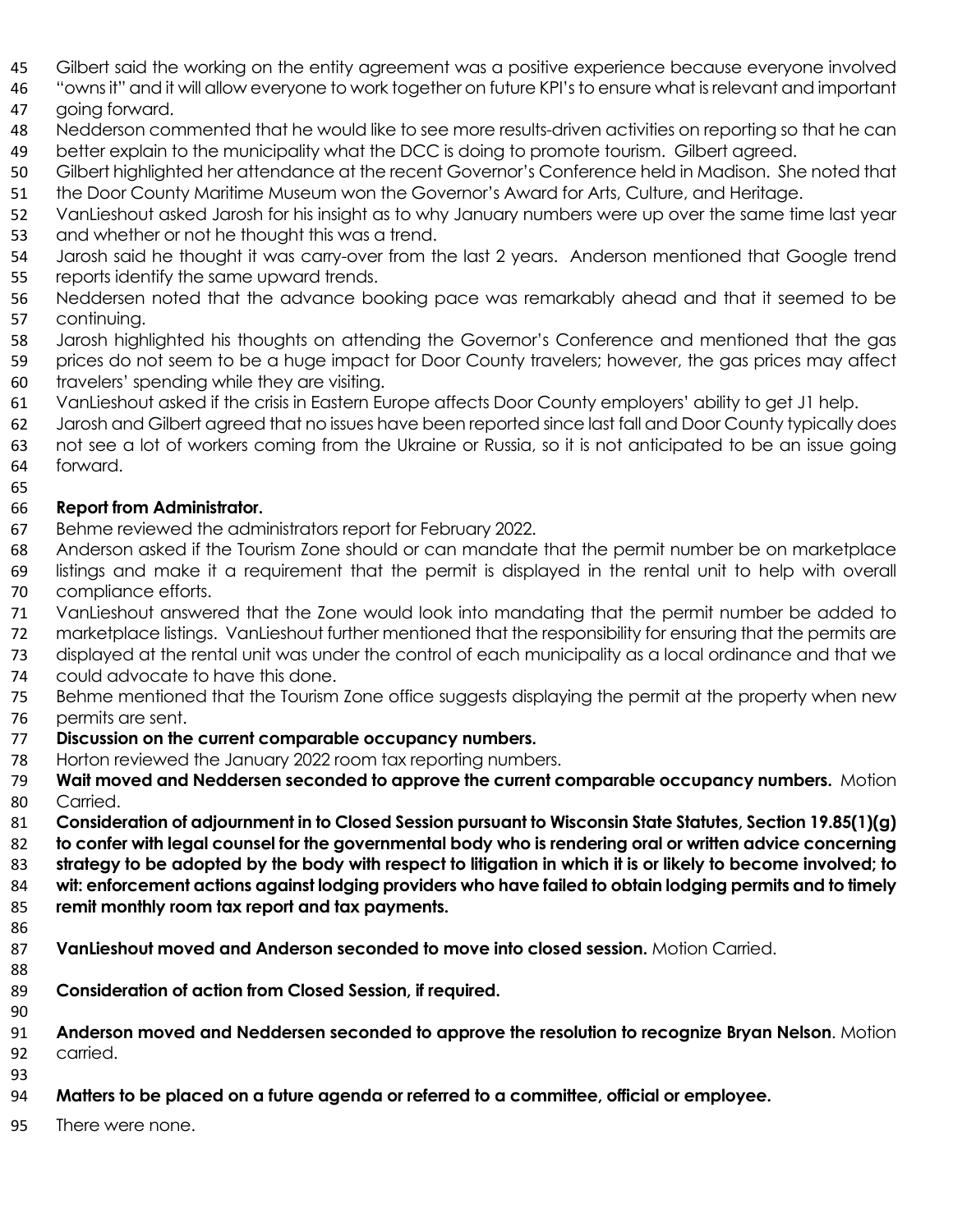

**OR COULD** Anderson moved and Neddersen seconded to approve the resolution to recognize Bryan **Nelson.** Motion carried.

## **Adjournment**

- **Anderson moved to adjourn; Neddersen seconded.** Motion carried.
- Meeting adjourned at 10:02 a.m.
- 
- Respectfully submitted,
- 

Juliana Behme

- Juliana Behme Administrator
- 
- 
- 
- 
- 
- 
- 
- 
- 
- 
- 
- 
- 
- 
- 
- 
- 
- 
- 
- 
- 
- 
- 
- 
- 
- 
- 
- 
- 
- **DOOR COUNTY TOURISM ZONE**
- **EXECUTIVE COMMITTEE MEETING**
- **Minutes of March 17, 2022-9:00 a.m.**